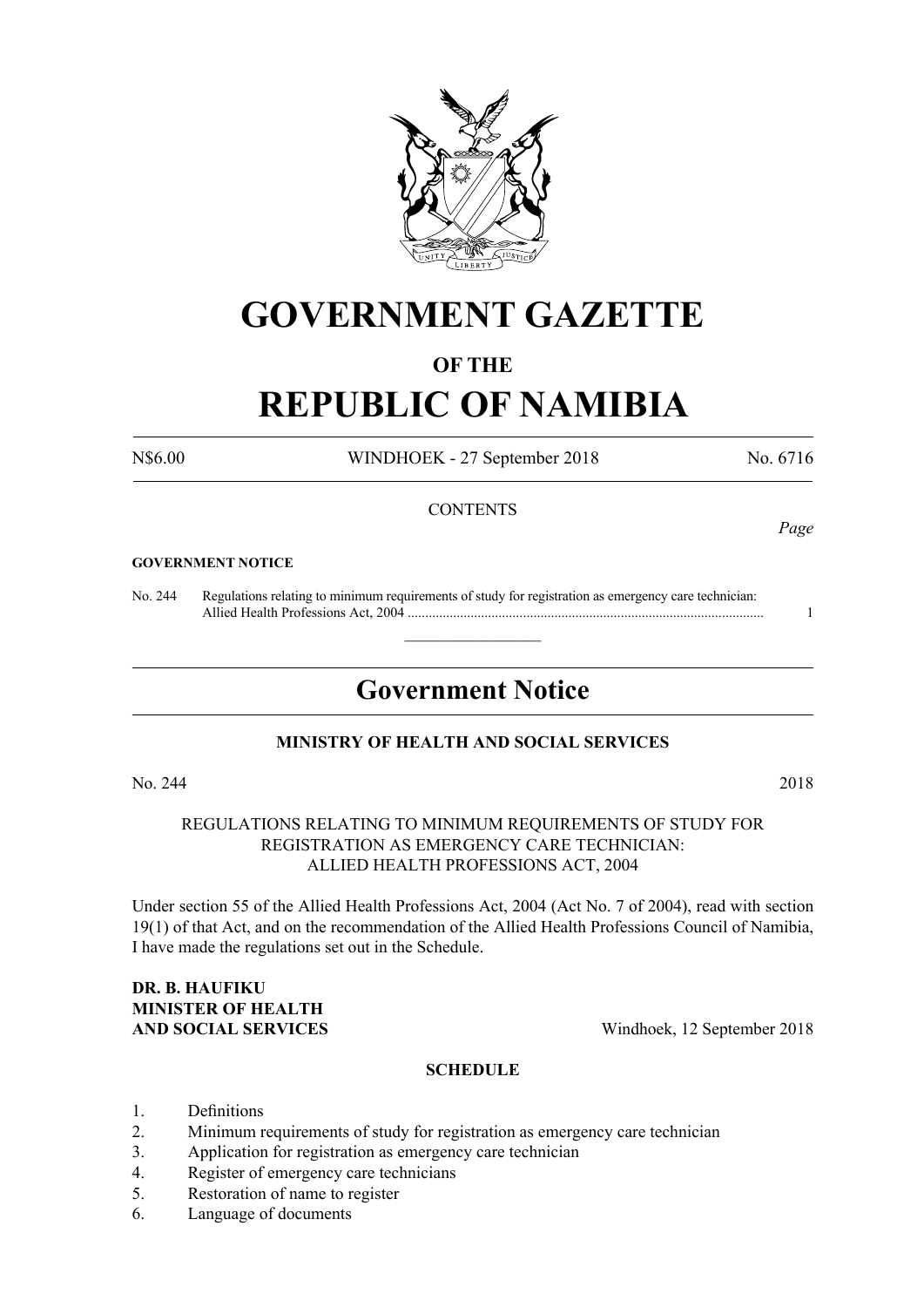#### **Definitions**

**1.** In these regulations, a word or an expression to which a meaning has been given in the Act has that meaning and, unless the context otherwise indicates -

"emergency care technician" means a person practicing the profession of emergency care technician declared under Government Notice No. 12 of 4 February 2010; and

"the Act" means the Allied Health Professions Act, 2004 (Act No. 7 of 2004).

#### **Minimum requirements of study for registration as emergency care technician**

**2.** (1) Subject to compliance with the other requirements under the Act, and to subregulation (2), the Council may register a person as an emergency care technician, if the person holds a diploma in emergency medical care obtained at an educational institution after receiving fulltime education, tuition and training at that educational institution for a period of a minimum of two years.

(2) The curriculum of study for a diploma contemplated in subregulation (1) must include the following subjects:

- (a) primary health care and HIV/Aids;
- (b) human anatomy and physiology;
- (c) emergency medical care;
- (d) basic medical rescue;
- (e) medical law and ethics;
- (f) pharmacology;
- (g) general pathology; and
- (h) clinical practice of at least 450 hours.

#### **Application for registration as emergency care technician**

**3.** (1) An application for the registration of a person as an emergency care technician in terms of section 20 of the Act must, in addition to the documents specified by subsection (2) of that section, be accompanied by a certified copy of the identity document or passport of the applicant.

 (2) The Council may require the applicant to furnish proof, in the manner that the Council may determine, of the proficiency in the English language of the applicant.

#### **Register of emergency care technicians**

**4.** The register of emergency care technicians established and kept in terms of subsection (2) of section 24 of the Act must contain, in addition to the particulars specified by subsection (3) of that section, any change in the particulars recorded in the register.